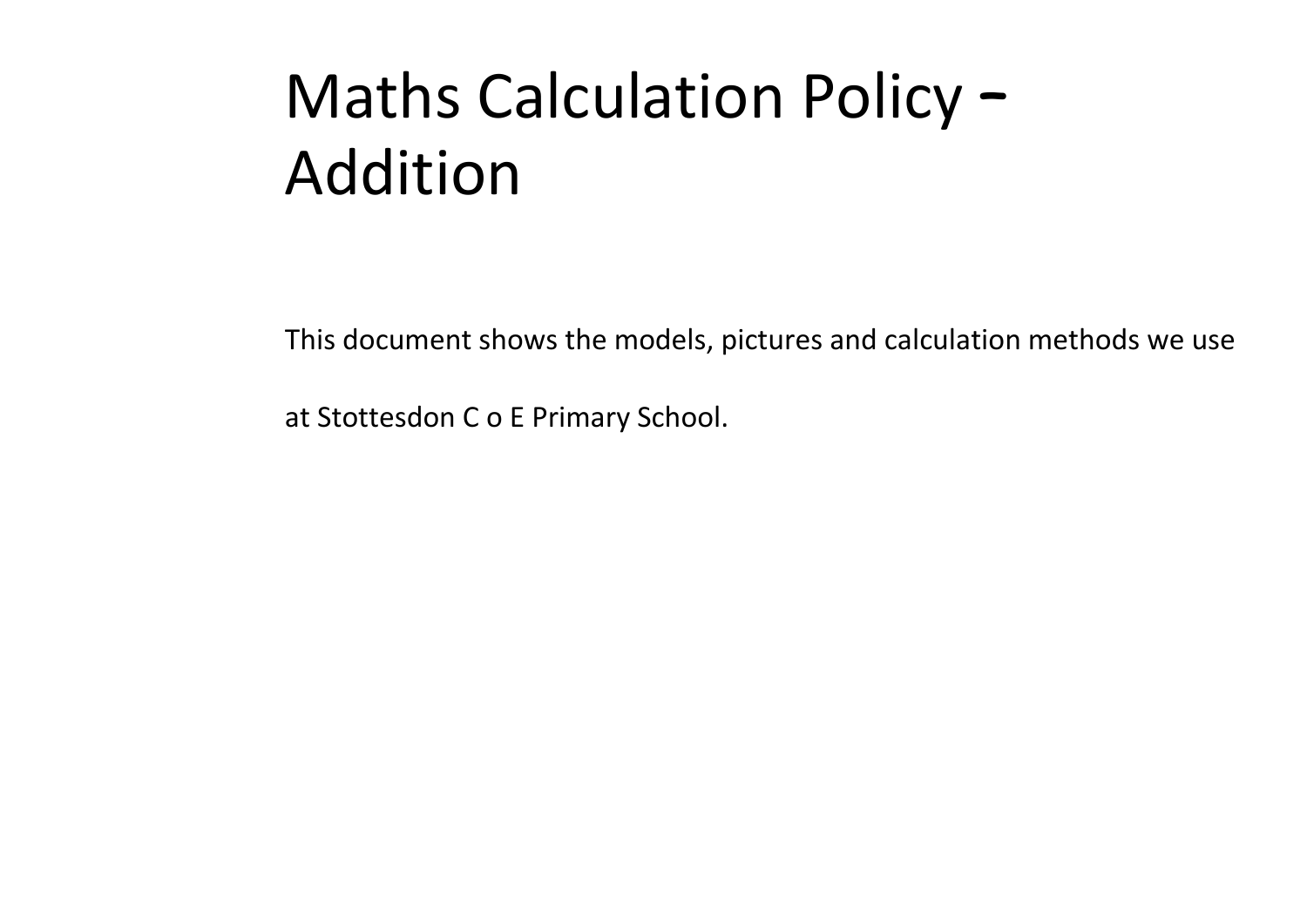## Addition

Key language which should be used: sum, total, parts and wholes, plus, add altogether, more than, is equal to, is the same as, addends

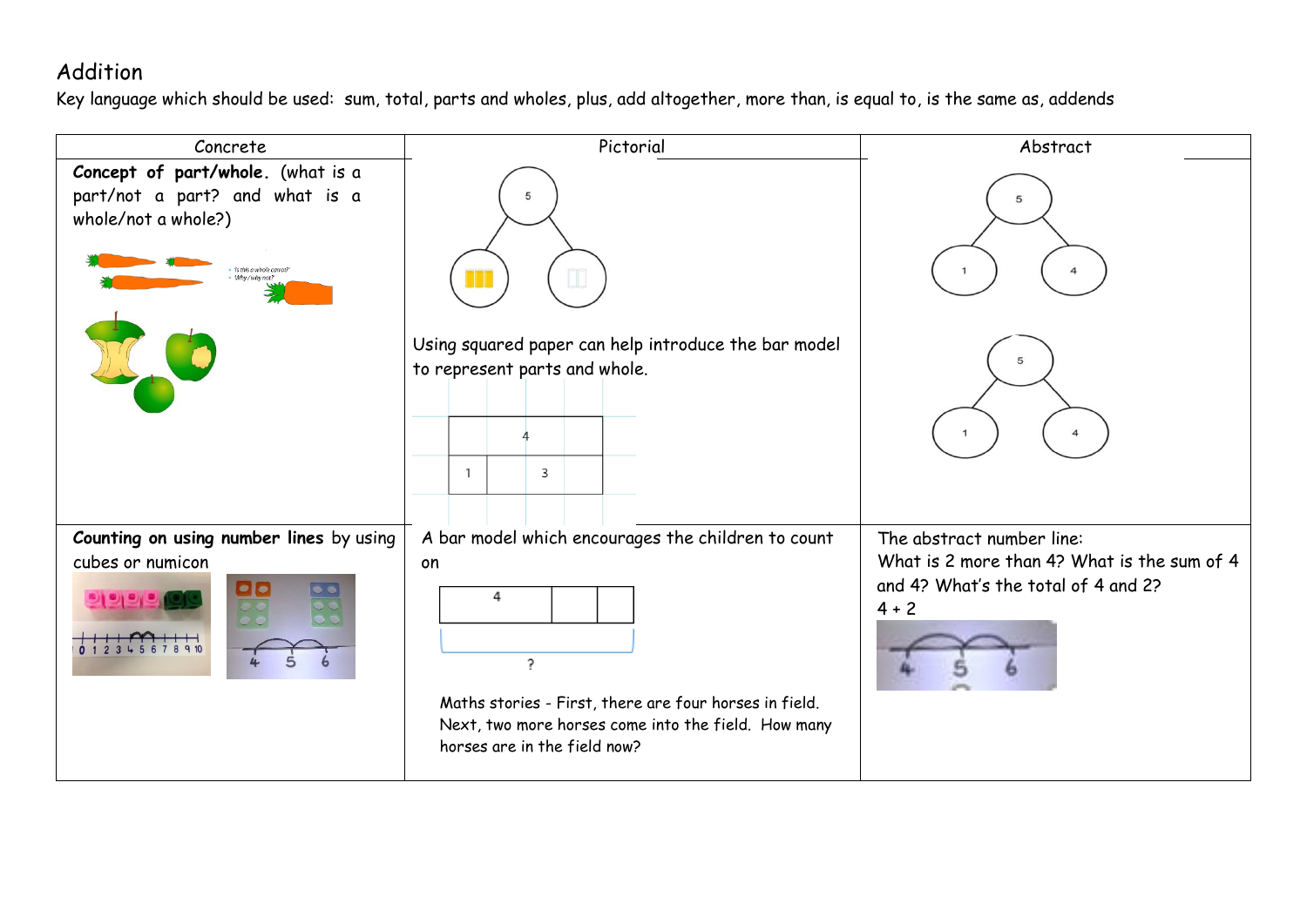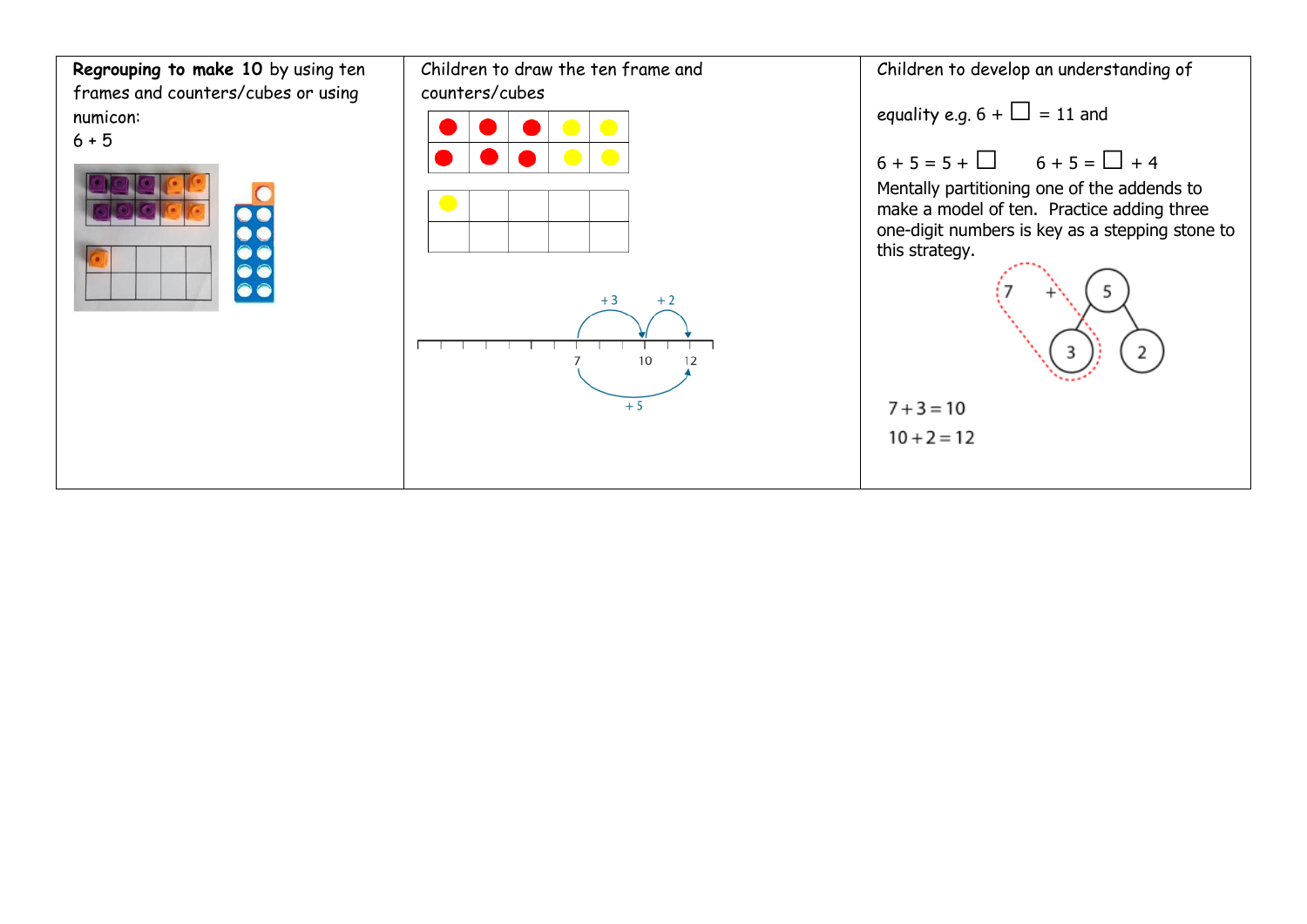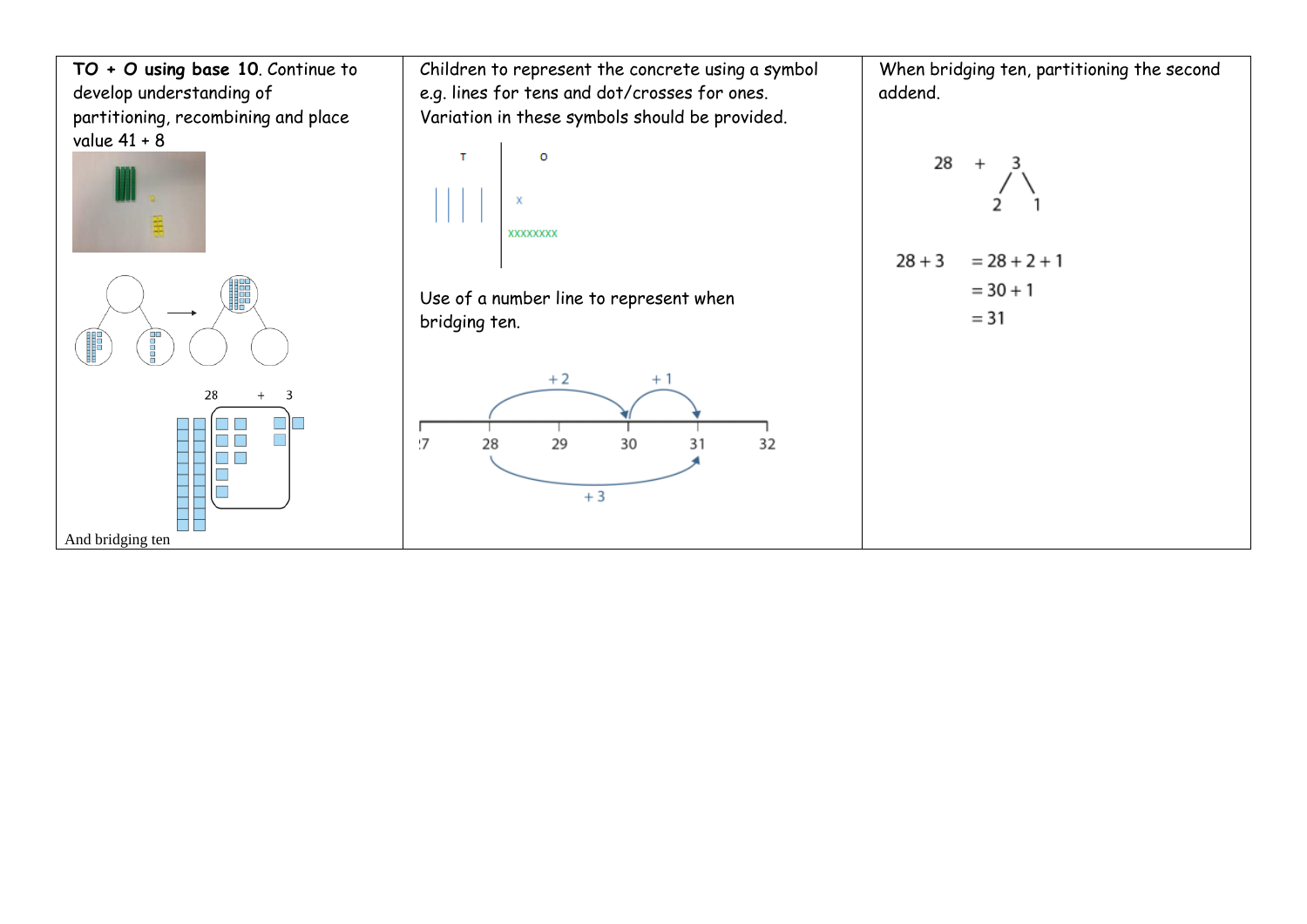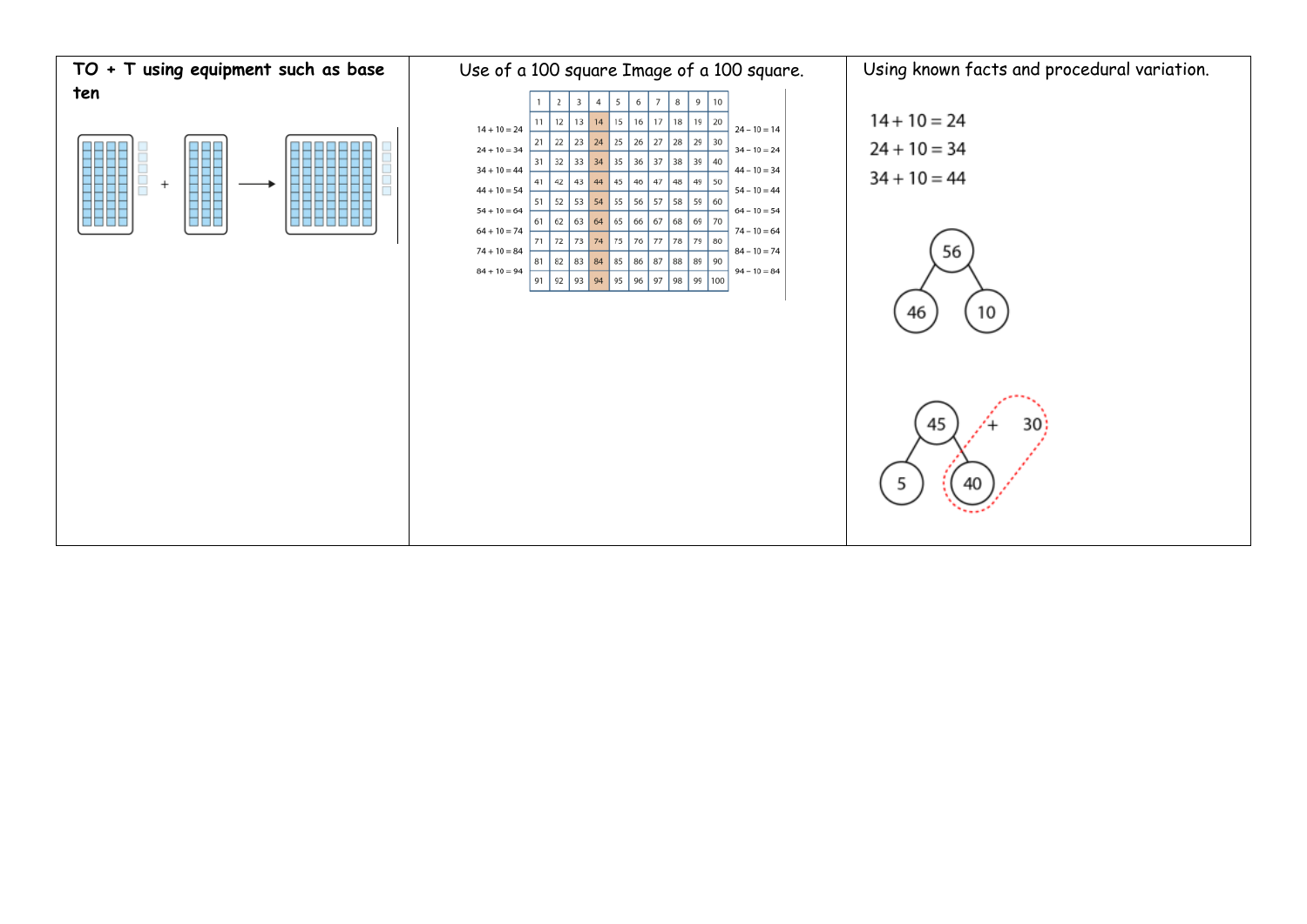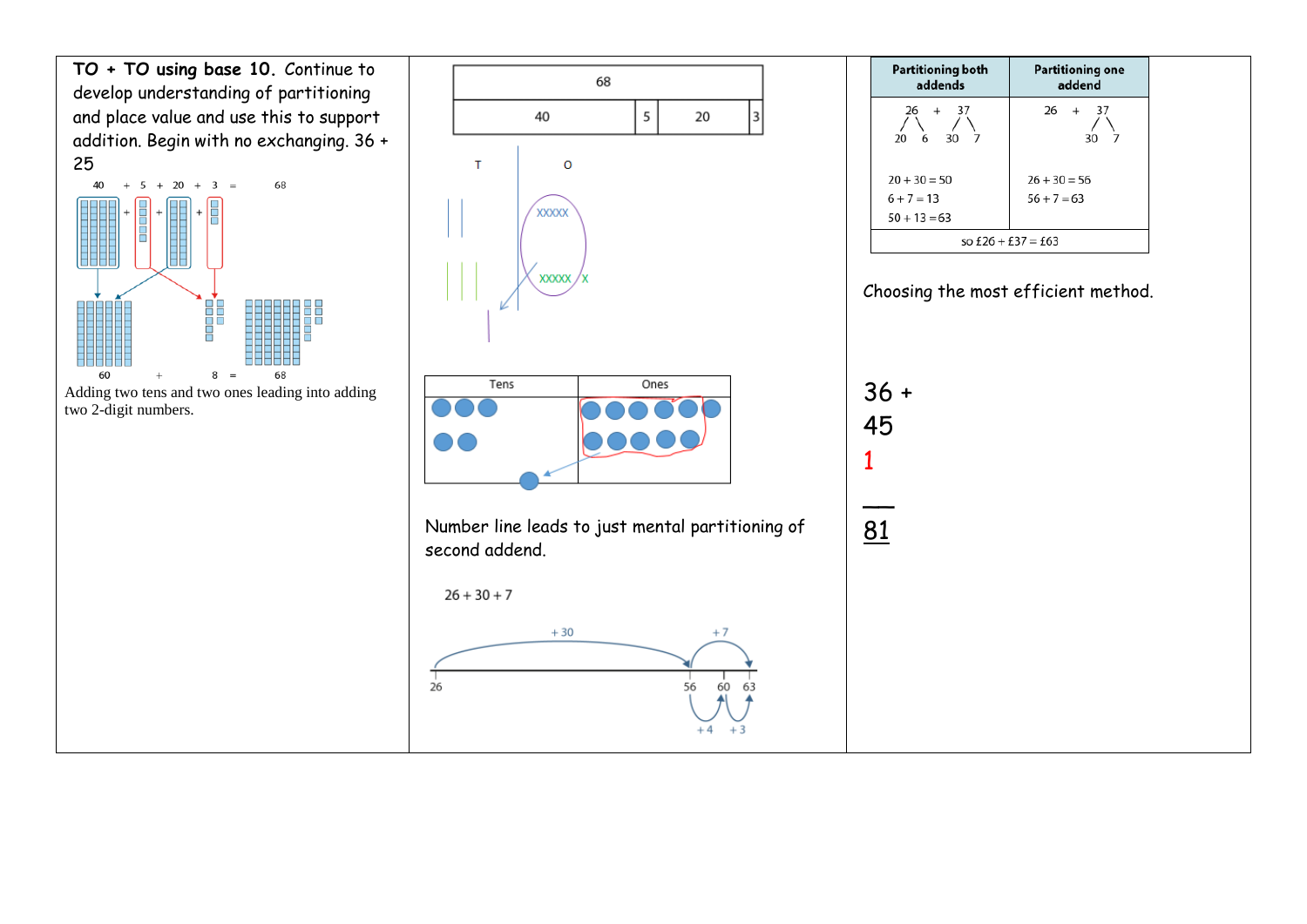